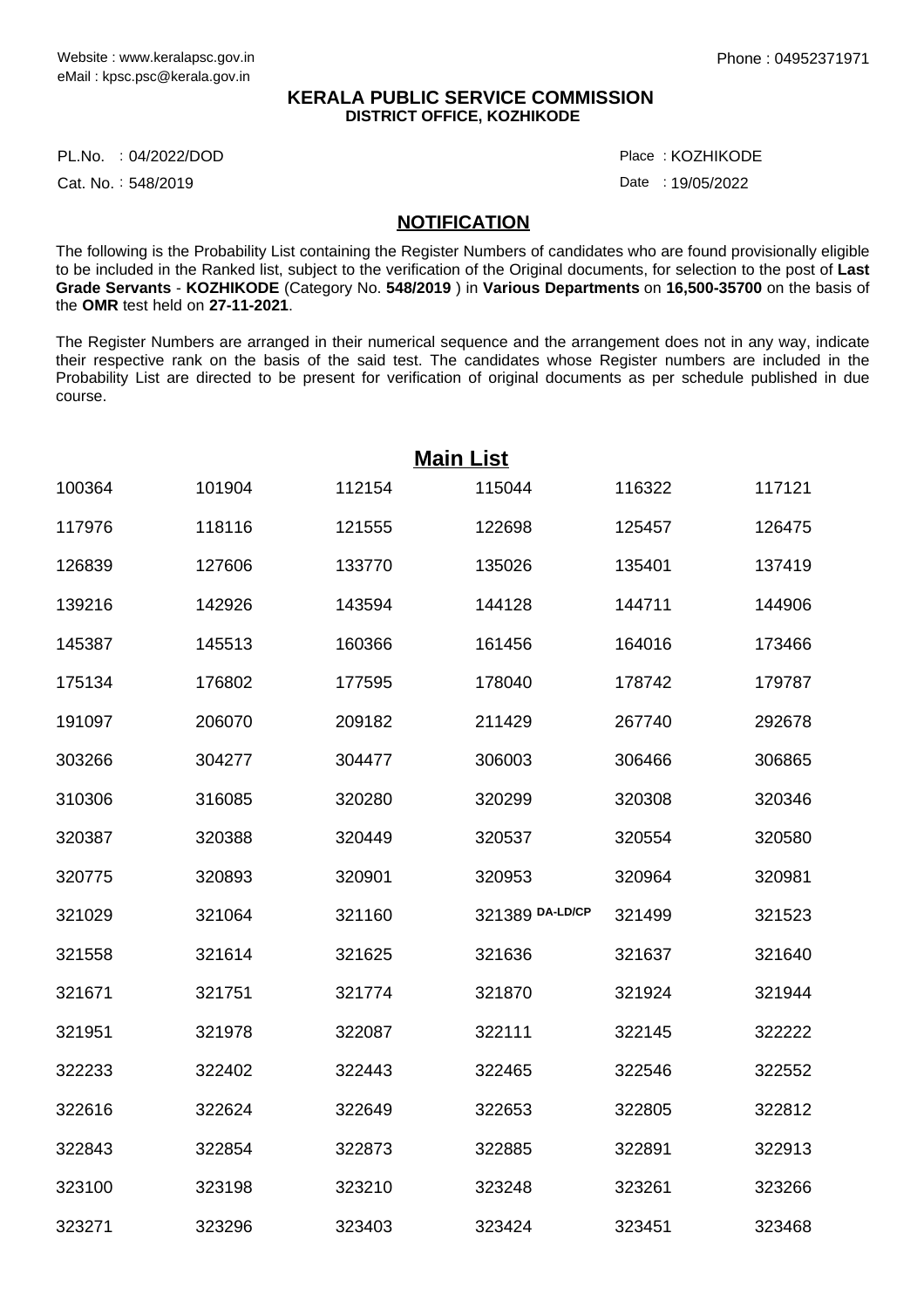| 323509 | 323559          | 323638 | 323824 | 323857 | 323862 |
|--------|-----------------|--------|--------|--------|--------|
| 323863 | 323897          | 323923 | 323927 | 323959 | 323987 |
| 324001 | 324036          | 324044 | 324113 | 324124 | 324167 |
| 324218 | 324224          | 324333 | 324337 | 324431 | 324502 |
| 324524 | 324525          | 324650 | 324671 | 324683 | 324721 |
| 324755 | 324766          | 324831 | 324957 | 325011 | 325070 |
| 325176 | 325181          | 325237 | 325263 | 325400 | 325475 |
| 325476 | 325479          | 325480 | 325533 | 325582 | 325587 |
| 325589 | 325744          | 325803 | 325836 | 325857 | 325875 |
| 325955 | 325967          | 326003 | 326100 | 326115 | 326146 |
| 326289 | 326323          | 326326 | 326429 | 326435 | 326458 |
| 326478 | 326488          | 326524 | 326530 | 326611 | 326624 |
| 326629 | 326722          | 326749 | 326755 | 326823 | 326944 |
| 326965 | 327033          | 327036 | 327050 | 327079 | 327172 |
| 327277 | 327327          | 327376 | 327421 | 327438 | 327444 |
| 327493 | 327565          | 327569 | 327606 | 327621 | 327720 |
| 327796 | 327819          | 328089 | 328245 | 328351 | 328414 |
| 328463 | 328550          | 328567 | 328600 | 328713 | 328753 |
| 328793 | 328829          | 328841 | 328884 | 328917 | 329023 |
| 329034 | 329053          | 329120 | 329149 | 329210 | 329287 |
| 329319 | 329414          | 329489 | 329505 | 329535 | 329537 |
| 329598 | 329636          | 329641 | 329658 | 329684 | 329743 |
| 329770 | 330020 DA-LD/CP | 330070 | 330076 | 330119 | 330121 |
| 330163 | 330228          | 330236 | 330266 | 330281 | 330287 |
| 330333 | 330338          | 330366 | 330374 | 330388 | 330509 |
| 330519 | 330538          | 330542 | 330558 | 330582 | 330588 |
| 330612 | 330617          | 330626 | 330653 | 330661 | 330665 |
| 330686 | 330713          | 330721 | 330755 | 330764 | 330789 |
| 330813 | 330818          | 330833 | 330838 | 330852 | 330921 |
| 330946 | 330981          | 330992 | 331035 | 331058 | 331068 |
| 331075 | 331082          | 331091 | 331093 | 331100 | 331111 |
| 331124 | 331172          | 331199 | 331225 | 331264 | 331269 |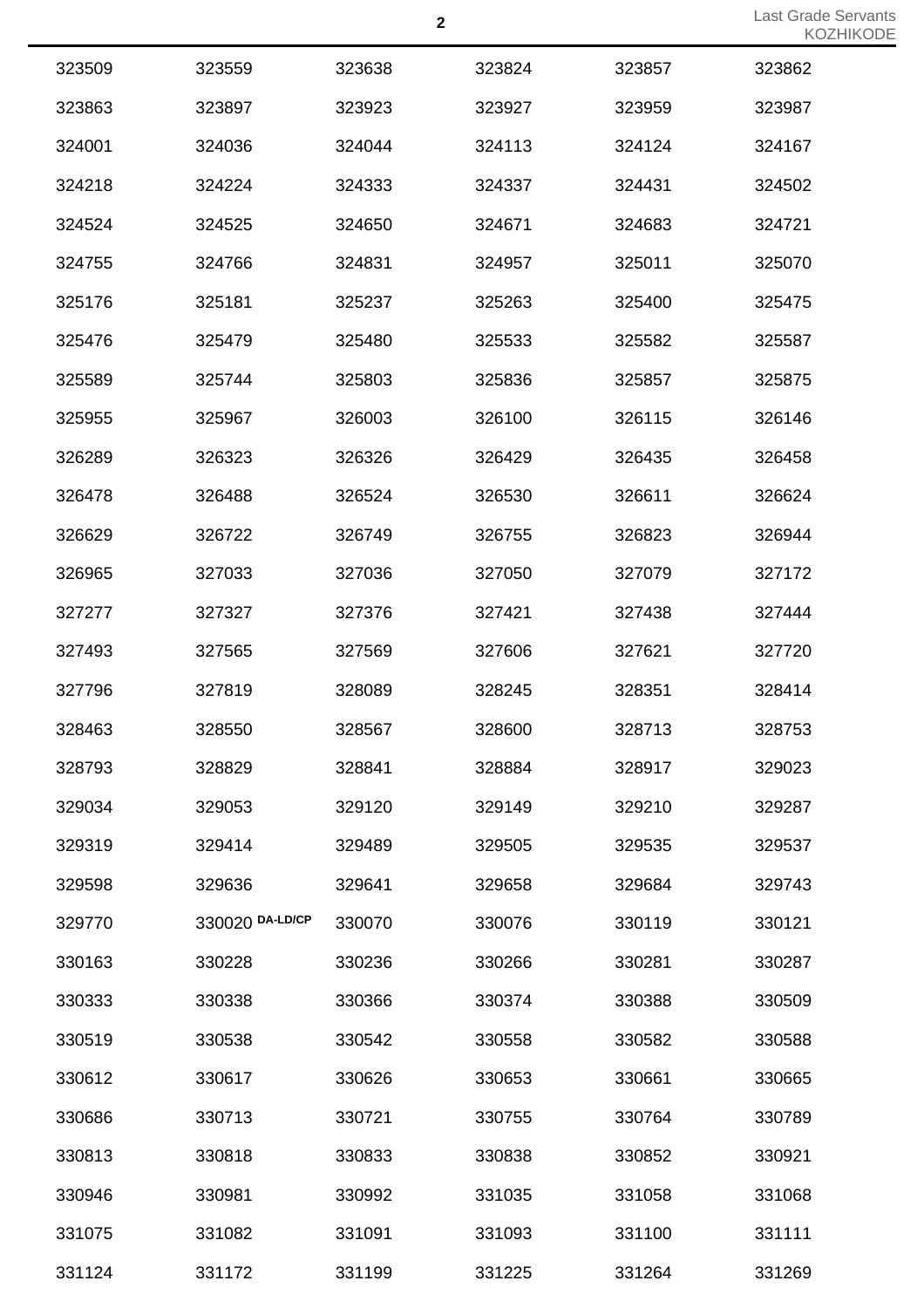|        |        |        |        |        | <b>NUZ</b> |
|--------|--------|--------|--------|--------|------------|
| 331339 | 331358 | 331377 | 331390 | 331417 | 331419     |
| 331423 | 331455 | 331471 | 331524 | 331625 | 331700     |
| 331702 | 331708 | 331787 | 331807 | 331826 | 331861     |
| 331883 | 331936 | 331963 | 331983 | 332013 | 332032     |
| 332138 | 332159 | 332175 | 332233 | 332274 | 332344     |
| 332417 | 332428 | 332454 | 332460 | 332461 | 332493     |
| 332506 | 332514 | 332525 | 332594 | 332727 | 332787     |
| 332877 | 332886 | 332905 | 332943 | 332969 | 332981     |
| 332983 | 333039 | 333049 | 333076 | 333104 | 333152     |
| 333153 | 333161 | 333212 | 333225 | 333298 | 333303     |
| 333358 | 333393 | 333437 | 333461 | 333462 | 333492     |
| 333495 | 333544 | 333561 | 333583 | 333586 | 333684     |
| 333703 | 333760 | 333841 | 333848 | 333894 | 333908     |
| 333925 | 333927 | 333953 | 333958 | 333982 | 334062     |
| 334138 | 334144 | 334151 | 334158 | 334194 | 334224     |
| 334238 | 334244 | 334258 | 334372 | 334397 | 334413     |
| 334494 | 334529 | 334543 | 334546 | 334602 | 334643     |
| 334668 | 334766 | 334767 | 334817 | 334827 | 335031     |
| 335034 | 335064 | 335139 | 335207 | 335250 | 335251     |
| 335258 | 335307 | 335333 | 335335 | 335407 | 335422     |
| 335432 | 335440 | 335441 | 335453 | 335467 | 335543     |
| 335546 | 335567 | 335604 | 335605 | 335613 | 335618     |
| 335660 | 335693 | 335699 | 335733 | 335738 | 335742     |
| 335747 | 335763 | 335788 | 335796 | 335841 | 335842     |
| 335847 | 335886 | 335899 | 335931 | 335947 | 335965     |
| 335982 | 335985 | 336018 | 336020 | 336023 | 336044     |
| 336087 | 336089 | 336102 | 336108 | 336144 | 336170     |
| 336205 | 336207 | 336218 | 336233 | 336260 | 336305     |
| 336332 | 336353 | 336400 | 336434 | 336453 | 336479     |
| 336499 | 336533 | 336566 | 336570 | 336610 | 336671     |
| 336680 | 336702 | 336717 | 336779 | 336883 | 336887     |
| 336926 | 336938 | 337002 | 337052 | 337097 | 337108     |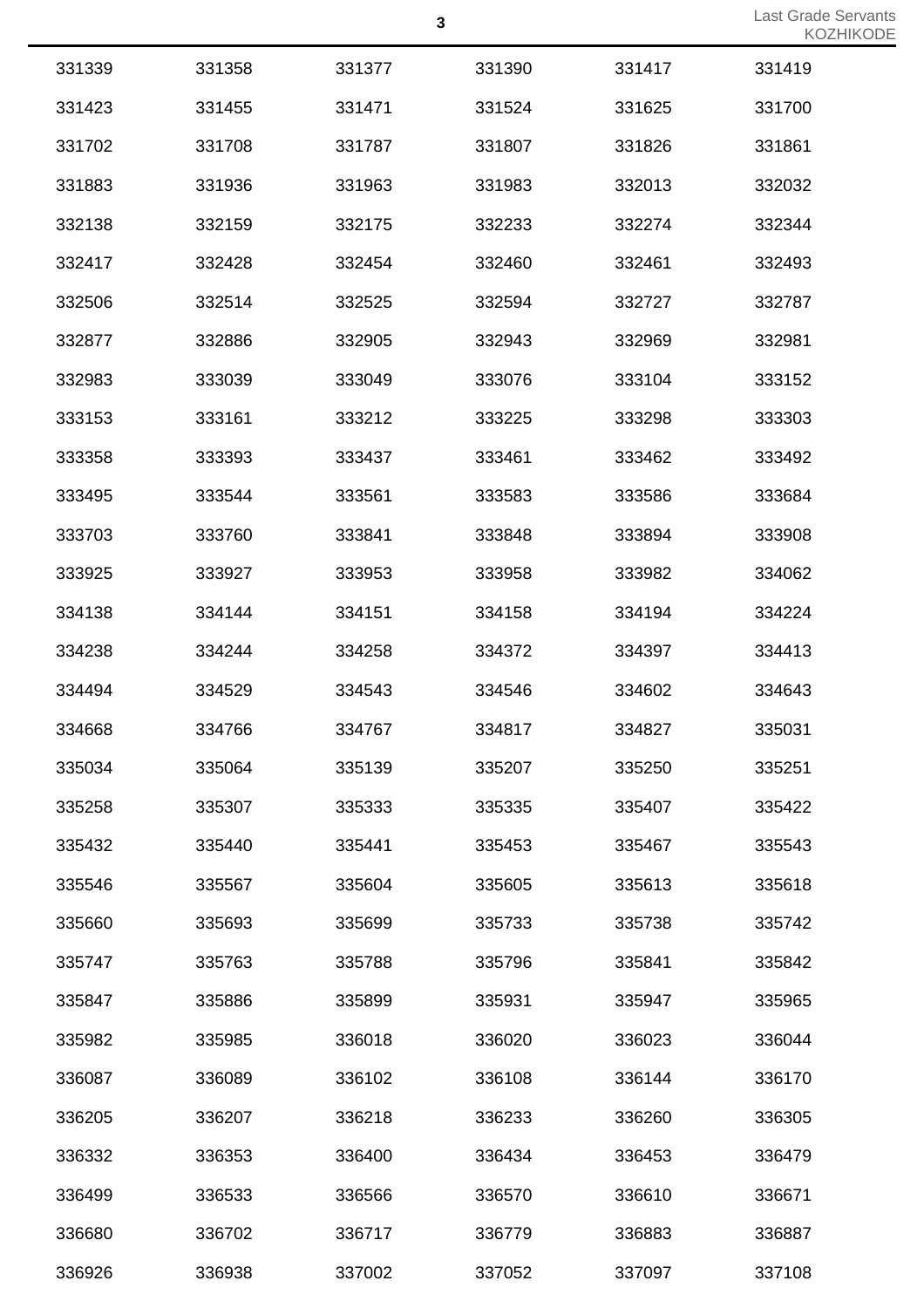|        |        |        |                 |              | $\sim$ |
|--------|--------|--------|-----------------|--------------|--------|
| 337119 | 337130 | 337198 | 337200          | 337205       | 337259 |
| 337325 | 337347 | 337419 | 337444          | 337467       | 337558 |
| 337570 | 337575 | 337606 | 337613          | 337626       | 337638 |
| 337681 | 337688 | 337743 | 337755          | 337773       | 337802 |
| 337808 | 337832 | 337850 | 337874          | 337892       | 337895 |
| 337906 | 337939 | 337964 | 337967          | 337978       | 337989 |
| 338018 | 338054 | 338059 | 338096 DA-LD/CP | 338139       | 338150 |
| 338184 | 338199 | 338241 | 338284          | 338292 DA-LV | 338314 |
| 338412 | 338476 | 338560 | 338568          | 338610       | 338704 |
| 338832 | 338927 | 338952 | 339010          | 339056       | 339090 |
| 339104 | 339121 | 339146 | 339153          | 339230       | 339236 |
| 339302 | 339346 | 339360 | 339481          | 339497       | 339550 |
| 339579 | 339773 | 339801 | 339811          | 339872       | 339897 |
| 339930 | 339967 | 339997 | 340003          | 340016       | 340048 |
| 340122 | 340151 | 340159 | 340243          | 340256       | 340265 |
| 340266 | 340282 | 340455 | 340488          | 340501       | 340505 |
| 340571 | 340680 | 340681 | 340690          | 340693       | 340752 |
| 340794 | 340814 | 340845 | 340865          | 340918       | 340946 |
| 340951 | 340957 | 341008 | 341033          | 341150       | 341159 |
| 341167 | 341223 | 341237 | 341252          | 341260       | 341290 |
| 341291 | 341298 | 341315 | 341317          | 341384       | 341390 |
| 341394 | 341411 | 341431 | 341539          | 341600       | 341619 |
| 341623 | 341637 | 341662 | 341698          | 341703       | 341735 |
| 341758 | 341771 | 341837 | 341855          | 341883       | 341888 |
| 341899 | 341905 | 341912 | 341924          | 342013       | 342015 |
| 342021 | 342054 | 342055 | 342061          | 342064       | 342074 |
| 342119 | 342126 | 342133 | 342160          | 342186       | 342242 |
| 342248 | 342293 | 342333 | 342337          | 342338       | 342342 |
| 342364 | 342453 | 342534 | 342594          | 342601       | 342607 |
| 342624 | 342683 | 342685 | 342714          | 342758       | 342768 |
| 342773 | 342888 | 342914 | 342968          | 342982       | 343008 |
| 343075 | 343086 | 343288 | 343422          | 343423       | 343503 |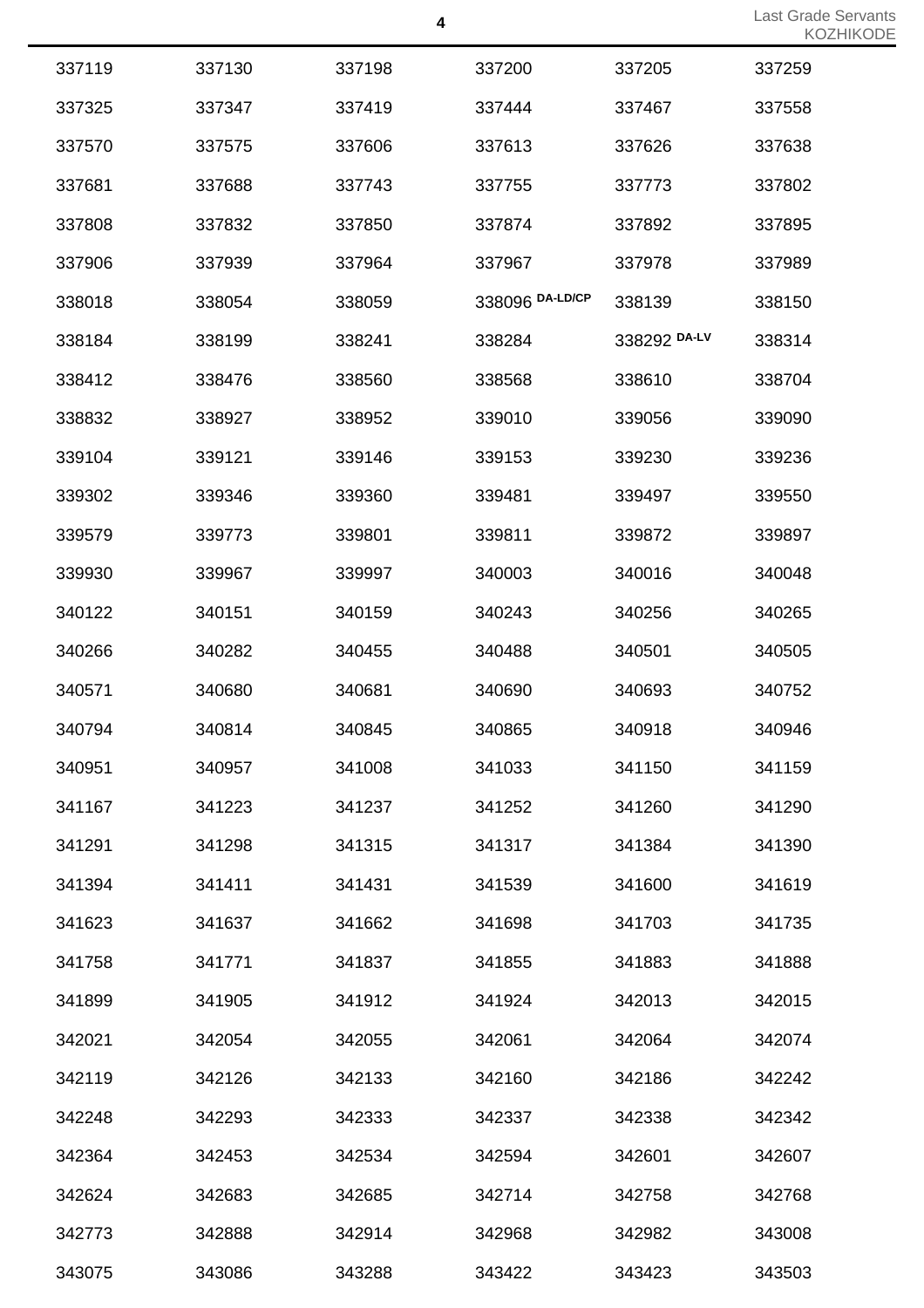| 343543 | 343576 | 343605 | 343642 | 343671 | 343716 |
|--------|--------|--------|--------|--------|--------|
| 343728 | 343736 | 343780 | 343790 | 343793 | 343868 |
| 343881 | 343904 | 343916 | 343936 | 343953 | 343976 |
| 344000 | 344020 | 344044 | 344068 | 344077 | 344078 |
| 344107 | 344115 | 344125 | 344126 | 344137 | 344162 |
| 344195 | 344225 | 344278 | 344279 | 344284 | 344287 |
| 344303 | 344317 | 344322 | 344337 | 344413 | 344447 |
| 344454 | 344485 | 344503 | 344532 | 344534 | 344548 |
| 344551 | 344584 | 344608 | 344658 | 344742 | 344776 |
| 344823 | 344843 | 344866 | 344874 | 344972 | 344995 |
| 345001 | 345080 | 345092 | 345110 | 345115 | 345125 |
| 345136 | 345144 | 345171 | 345220 | 345235 | 345236 |
| 345237 | 345262 | 345311 | 345338 | 345376 | 345399 |
| 345420 | 345445 | 345481 | 345495 | 345515 | 345516 |
| 345562 | 345589 | 345647 | 345665 | 345719 | 345728 |
| 345754 | 345773 | 345825 | 345877 | 345891 | 346086 |
| 346893 | 351105 | 352567 | 353023 | 365712 | 367217 |
| 367740 | 370236 | 371104 | 371744 |        |        |

## **Supplementary List Ezhava/Thiyya/Billava**

| 137272 | 167469 | 276711 | 286014 | 318522 | 320344 |
|--------|--------|--------|--------|--------|--------|
| 320573 | 320615 | 320898 | 320929 | 320960 | 321043 |
| 321306 | 321363 | 321505 | 321860 | 322068 | 322424 |
| 322838 | 323019 | 323372 | 323411 | 323524 | 323653 |
| 323766 | 323895 | 323947 | 324128 | 324174 | 324743 |
| 324808 | 324992 | 325407 | 325426 | 325736 | 326207 |
| 326703 | 326796 | 326909 | 327165 | 327816 | 327915 |
| 327989 | 328285 | 328777 | 328789 | 329024 | 329160 |
| 329258 | 329288 | 329450 | 329497 | 329528 | 329826 |
| 330117 | 330296 | 330316 | 330443 | 330607 | 330748 |
| 330757 | 331118 | 331405 | 331448 | 331832 | 331896 |
| 332160 | 332222 | 332696 | 332781 | 332837 | 332881 |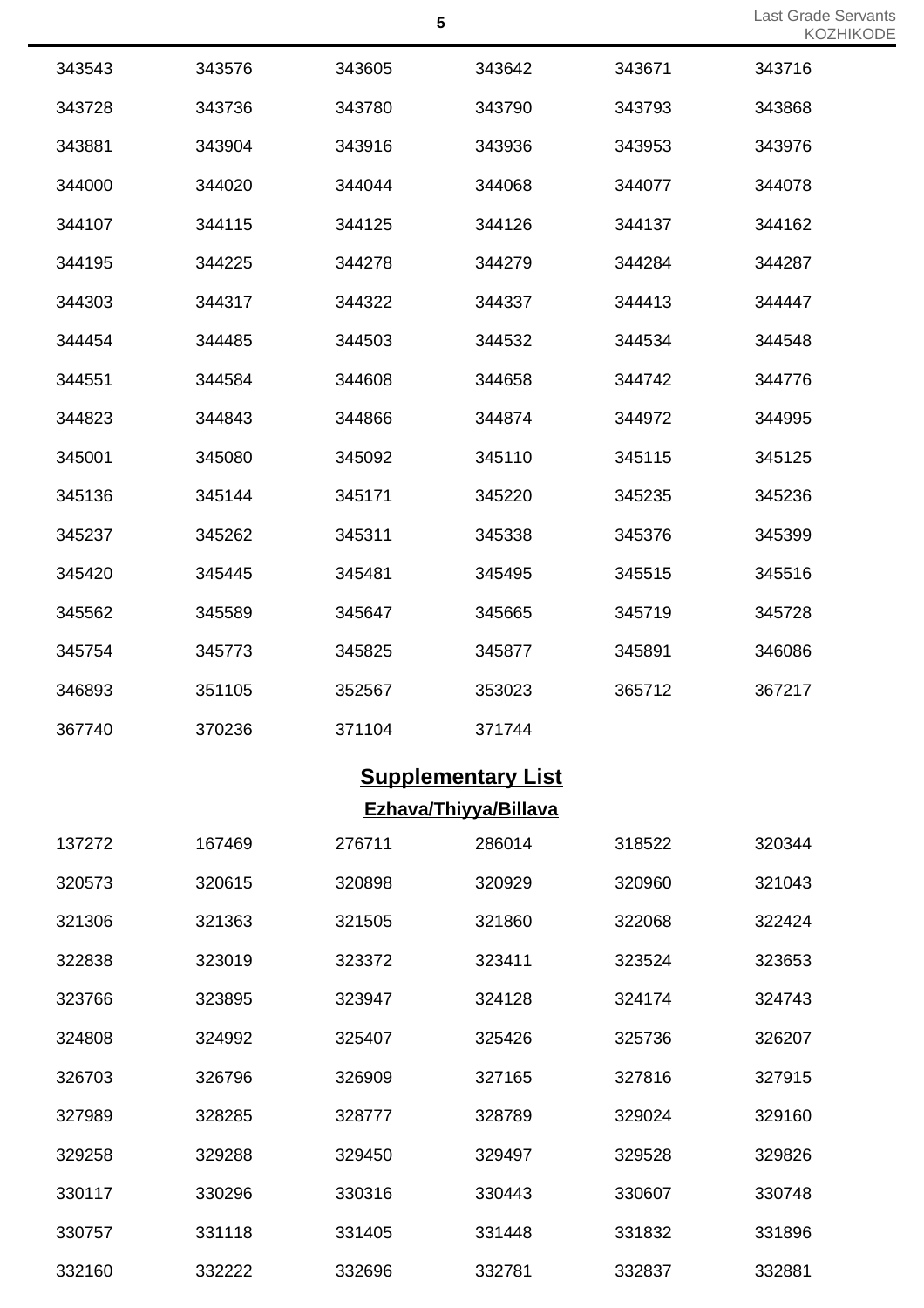Last Grade Servants KOZHIKODE

|        |        |        | $6\phantom{1}6$        |        | Last Grade S<br><b>KOZF</b> |
|--------|--------|--------|------------------------|--------|-----------------------------|
| 333047 | 333129 | 333226 | 333266                 | 333307 | 333458                      |
| 333587 | 333750 | 334255 | 334344                 | 334404 | 334505                      |
| 334574 | 334899 | 335200 | 335352                 | 335455 | 335856                      |
| 335944 | 336198 | 336472 | 336579                 | 336653 | 336727                      |
| 336757 | 336997 | 337165 | 337322                 | 337714 | 337833                      |
| 337910 | 338074 | 338086 | 338188                 | 338657 | 338785                      |
| 338807 | 338928 | 339508 | 339995                 | 340142 | 340196                      |
| 340227 | 340384 | 340461 | 341141                 | 341440 | 341489                      |
| 341940 | 341948 | 341967 | 342068                 | 342174 | 342201                      |
| 342236 | 342277 | 342466 | 342801                 | 343445 | 343809                      |
| 343823 | 343966 | 344043 | 344356                 | 344411 | 344540                      |
| 344694 | 344772 | 345013 | 345213                 | 345403 | 373929                      |
|        |        |        | <b>Scheduled Caste</b> |        |                             |
| 107555 | 117919 | 133076 | 134352                 | 169348 | 210046                      |
| 284120 | 284721 | 296904 | 299348                 | 306302 | 309738                      |
| 312485 | 314256 | 319638 | 320434                 | 321065 | 321323                      |
| 321534 | 321716 | 321999 | 322420                 | 323003 | 323503                      |
| 323643 | 324476 | 325073 | 325625                 | 325758 | 325802                      |
| 326144 | 326683 | 327288 | 327518                 | 327935 | 328202                      |
| 328253 | 328378 | 328624 | 328682                 | 328716 | 328752                      |
| 328994 | 329458 | 329692 | 329779                 | 329799 | 329941                      |
| 330452 | 330756 | 331032 | 331060                 | 331149 | 331416                      |
| 331451 | 331534 | 331968 | 332929                 | 333348 | 333939                      |
| 333948 | 334009 | 334237 | 334609                 | 334713 | 335001                      |
| 335496 | 335576 | 336181 | 336232                 | 336254 | 336609                      |
| 336659 | 336761 | 336886 | 337314                 | 337690 | 337722                      |
| 338766 | 338921 | 339377 | 339640                 | 339745 | 339836                      |
| 339891 | 340242 | 340328 | 340513                 | 340793 | 341775                      |
| 341844 | 342050 | 342071 | 342163                 | 343337 | 343369                      |
| 343378 | 343691 | 343698 | 344336                 | 344518 | 344727                      |
| 344917 | 345034 | 353730 |                        |        |                             |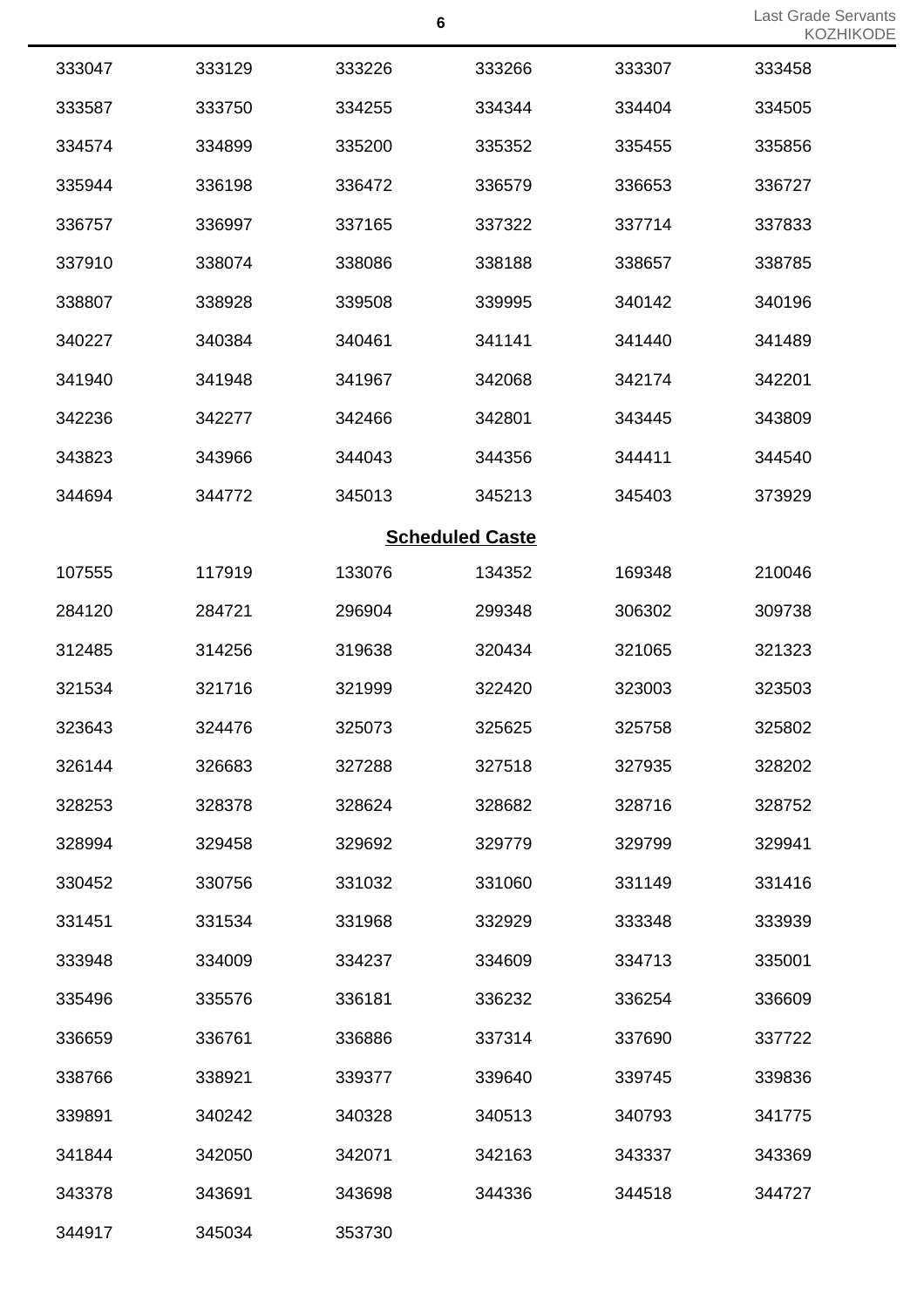### **Scheduled Tribe**

|        |        | <b>Scheduled Tribe</b> |        |        |        |
|--------|--------|------------------------|--------|--------|--------|
| 121842 | 222640 | 230768                 | 233081 | 233228 | 320066 |
| 320875 | 322204 | 323377                 | 323828 | 324203 | 324676 |
| 324734 | 325628 | 327094                 | 328051 | 329056 | 330982 |
| 331449 | 332446 | 333707                 | 333929 | 336238 | 337640 |
| 338355 | 338426 | 338677                 | 339092 | 339661 | 340880 |
| 341393 | 342254 | 342285                 | 342622 | 343315 | 343317 |
| 343858 | 345109 | 345963                 | 346133 | 346322 | 346452 |
| 346498 | 346591 | 346685                 | 346784 | 347185 | 347946 |
| 348223 | 348241 | 348287                 | 348364 | 348594 | 348764 |
| 348932 | 349022 | 349057                 | 349164 | 349646 | 349663 |
| 349712 | 350299 | 350309                 | 350337 | 350399 | 350402 |
| 350503 | 351091 | 351247                 | 351305 | 351630 | 351783 |
| 351851 | 352109 | 352141                 | 352400 | 352533 | 352557 |
| 352607 | 352833 | 352902                 | 353596 | 353735 | 353755 |
| 353807 | 354177 | 354374                 | 354403 | 354527 | 354670 |
| 354983 | 355267 | 355334                 | 355494 | 355588 | 355836 |
| 367341 | 369626 | 370480                 | 375041 | 376961 | 377618 |
| 377880 | 379433 | 382362                 |        |        |        |
|        |        | <b>Muslim</b>          |        |        |        |
| 168192 | 304400 | 305273                 | 305819 | 308165 | 309904 |
| 313442 | 316641 | 320209 DA-LD/CP        | 320281 | 320788 | 320926 |
| 321286 | 321514 | 322015                 | 322030 | 322325 | 322559 |
| 322587 | 322688 | 322735                 | 322861 | 322876 | 322944 |
| 323062 | 323084 | 323200                 | 323495 | 323606 | 323693 |
| 323854 | 323967 | 324111                 | 324175 | 324530 | 324943 |
| 325119 | 325284 | 325724                 | 326136 | 326219 | 326327 |
| 326365 | 326492 | 326693                 | 326816 | 327022 | 327311 |
| 327364 | 327750 | 327812                 | 328024 | 328564 | 328766 |
| 328791 | 329554 | 329562                 | 329577 | 329907 | 330252 |
| 330357 | 330450 | 330515                 | 331272 | 331497 | 332144 |
| 332349 | 332385 | 332597                 | 332773 | 332811 | 332878 |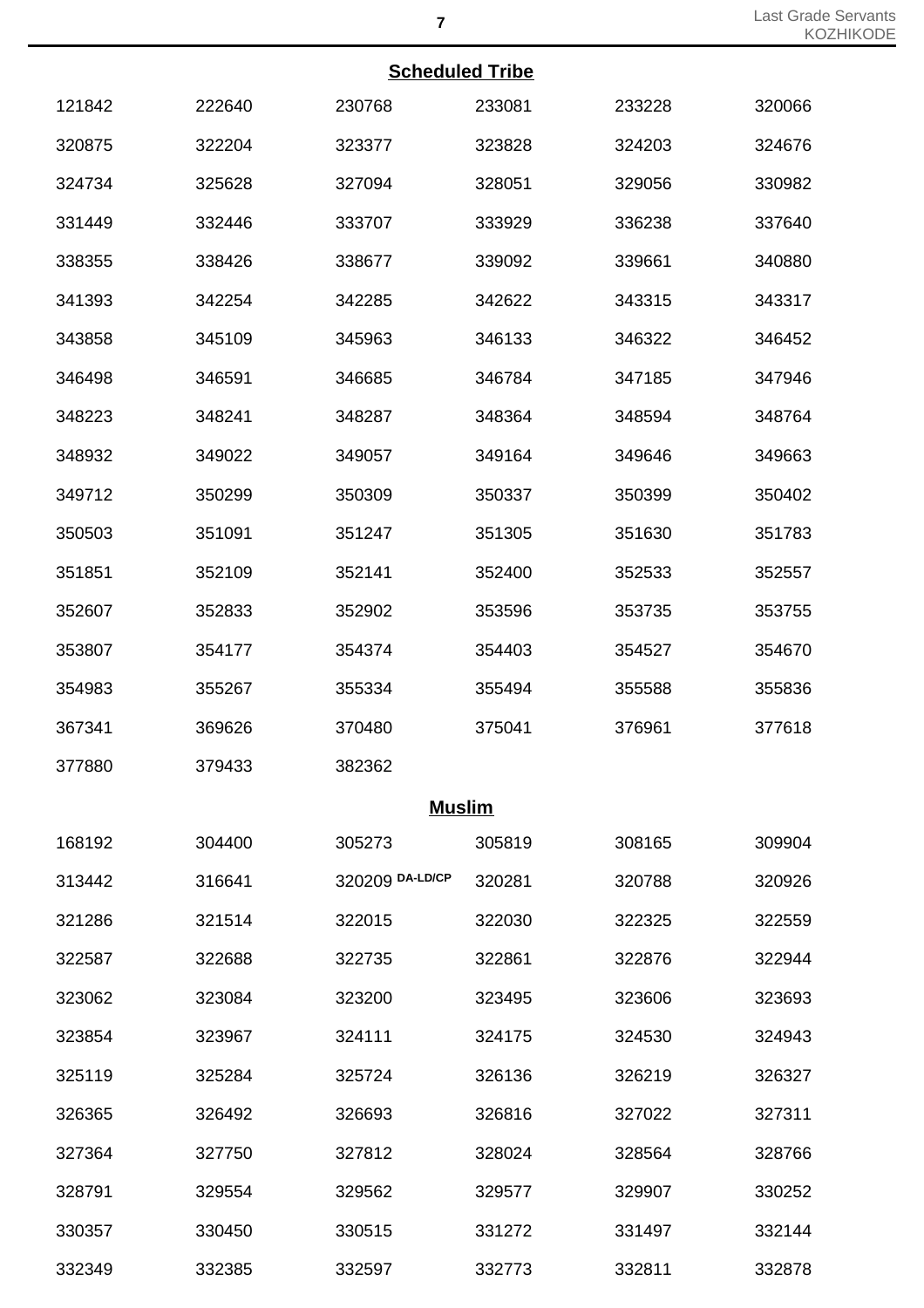Last Grade Servants KOZHIKODE

|        |                 | 8                          |        |                 | Last Grade<br>KO |
|--------|-----------------|----------------------------|--------|-----------------|------------------|
| 333100 | 333151          | 333356                     | 333988 | 334629          | 335035           |
| 335049 | 335484          | 335626                     | 335773 | 336025          | 336275           |
| 336440 | 336803          | 336835                     | 337293 | 337633          | 337787           |
| 338015 | 338352          | 338673                     | 338757 | 338908 DA-LD/CP | 339149           |
| 339398 | 339643          | 339664                     | 339688 | 339998          | 340205           |
| 340560 | 340637          | 341412                     | 341638 | 341741          | 341801           |
| 341937 | 342096          | 342399                     | 342580 | 342581          | 342591           |
| 342992 | 343025          | 343289                     | 343663 | 343747          | 344052           |
| 344131 | 344523          | 344977                     | 345131 | 345239          | 345392           |
| 345429 | 345432          | 345458                     | 345499 | 350672          |                  |
|        |                 | <b>Latin Catholics/A.I</b> |        |                 |                  |
| 100789 | 103476          | 106974                     | 107536 | 108158          | 110195           |
| 111582 | 111911          | 113258                     | 113487 | 118715          | 121546           |
| 121764 | 123321          | 123986                     | 124339 | 128575 DA-LV    | 131151           |
| 132821 | 133670          | 133867                     | 134033 | 135561          | 136281           |
| 137943 | 139368          | 139773                     | 144933 | 153161          | 162472           |
| 163267 | 163992          | 165545                     | 165605 | 168881          | 169341           |
| 171036 | 180017          | 180372                     | 180803 | 191886          | 206987           |
| 207297 | 207707          | 208378                     | 247724 | 321920          | 322251           |
| 325908 | 328625          | 347738                     | 353121 |                 |                  |
|        |                 | <b>OBC</b>                 |        |                 |                  |
| 115131 | 128270          | 315010                     | 320442 | 320733          | 320842           |
| 320884 | 320997          | 321159                     | 321485 | 321816          | 321851           |
| 321957 | 321960          | 322198                     | 322641 | 324371          | 324670           |
| 325040 | 325470          | 325522                     | 325886 | 325904          | 326099           |
| 326778 | 326912          | 326917                     | 327754 | 327800          | 329600           |
| 329922 | 330192 DA-LV    | 330554                     | 330820 | 331094          | 331327           |
| 331662 | 331920          | 332150                     | 332740 | 332964          | 333188           |
| 333528 | 333611          | 333950                     | 334254 | 334336          | 334383           |
| 334607 | 334616          | 334847                     | 335158 | 335621          | 335802           |
| 335950 | 336297          | 336867                     | 337160 | 337291          | 337627           |
| 338198 | 338304 DA-LD/CP | 338463                     | 339087 | 340240          | 340322           |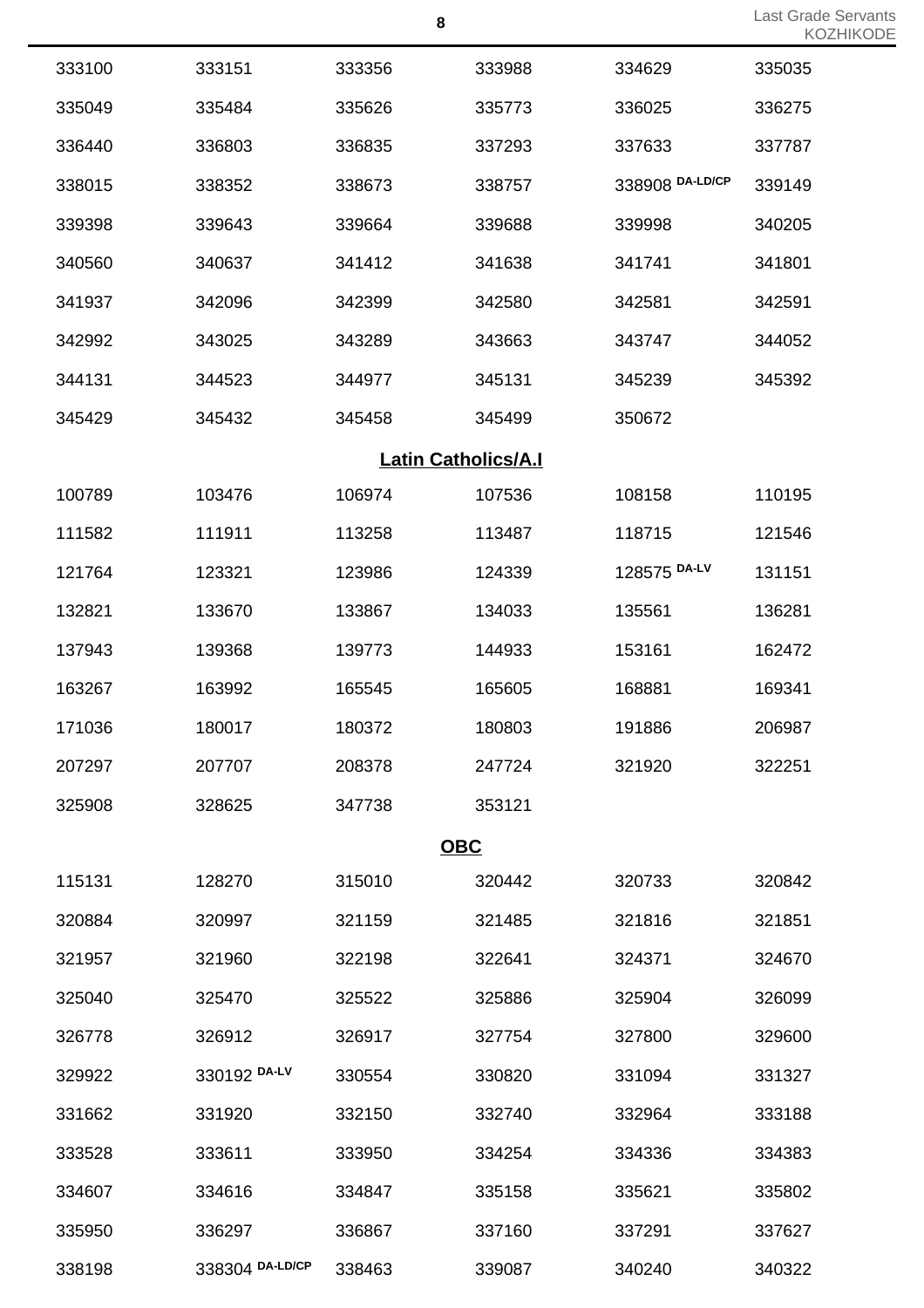|        |        |                                                 |                    |        | . . v -      |
|--------|--------|-------------------------------------------------|--------------------|--------|--------------|
| 340440 | 340497 | 340789                                          | 340827             | 341054 | 341543       |
| 341649 | 342745 | 344500                                          | 344593             | 345847 | 357617       |
| 371158 |        |                                                 |                    |        |              |
|        |        |                                                 | <b>Viswakarma</b>  |        |              |
| 177064 | 285554 | 320837                                          | 323221             | 323299 | 324462       |
| 324668 | 327320 | 328700                                          | 330303             | 331206 | 331231       |
| 331513 | 334704 | 334746                                          | 336293             | 336550 | 338205       |
| 340801 | 341537 | 342381                                          | 342559             | 342703 | 342732       |
| 343304 | 344333 |                                                 |                    |        |              |
|        |        |                                                 | <b>SIUC Nadar</b>  |        |              |
| 100628 | 103286 | 109337                                          | 109967             | 112243 | 118681       |
| 119350 | 119953 | 121781                                          | 123535             | 125754 | 126418       |
| 127785 | 132171 | 132685                                          | 133410             | 135671 | 135737       |
| 139896 | 140666 | 141453                                          | 142924             | 143371 | 144962       |
| 145434 | 145910 |                                                 |                    |        |              |
|        |        | <b>Scheduled Caste Converts to Christianity</b> |                    |        |              |
| 121193 | 121393 | 127619                                          | 127703             | 127991 | 128776 DA-LV |
| 134332 | 136455 | 136980                                          | 139060             | 144057 | 146313       |
| 166956 | 168984 | 222111                                          | 229759             | 248895 | 324949       |
| 327929 | 328974 | 334919                                          | 346386             | 349229 | 349766       |
| 352021 | 368118 |                                                 |                    |        |              |
|        |        |                                                 | <b>Dheevara</b>    |        |              |
| 199015 | 206961 | 243743                                          | 320648             | 320935 | 320945       |
| 321735 | 322502 | 323489                                          | 324096             | 324658 | 326818       |
| 328011 | 329078 | 338310                                          | 338765             | 340359 | 341946       |
| 342983 | 343521 | 343547                                          | 344688             | 344696 | 344816       |
| 344882 | 345884 |                                                 |                    |        |              |
|        |        |                                                 | <b>Hindu Nadar</b> |        |              |
| 100966 | 114370 | 123739                                          | 127463             | 127855 | 128461       |
| 135925 | 137646 | 138613                                          | 139179             | 144122 | 146696       |
| 321993 |        |                                                 |                    |        |              |

# **List of Differently Abled Candidates for 3% Reservation**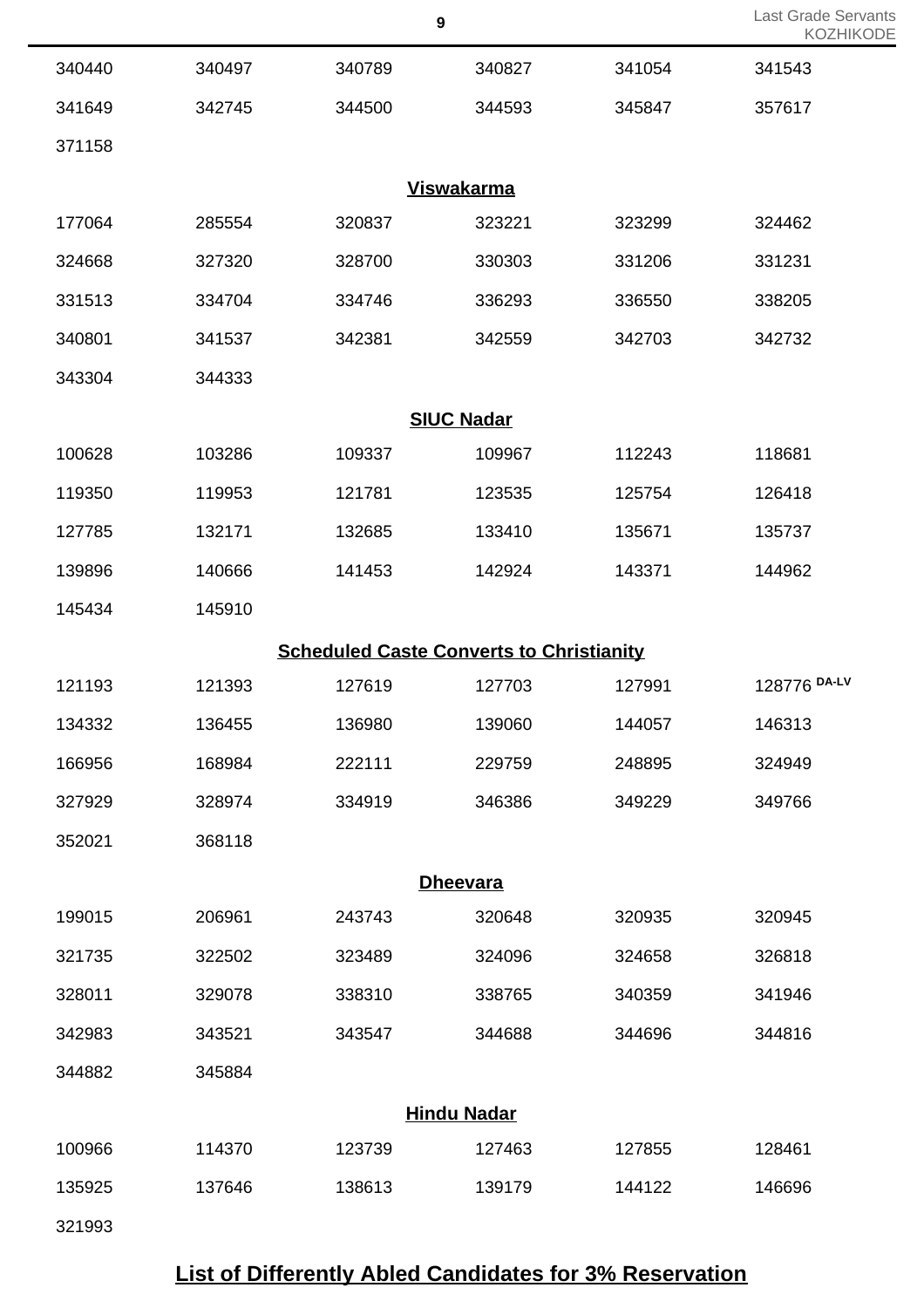| <b>Low Vision</b>       |              |              |                           |              |              |  |  |
|-------------------------|--------------|--------------|---------------------------|--------------|--------------|--|--|
| 125170 DA-LV            | 128575 DA-LV | 128776 DA-LV | 217322 DA-LV              | 320222 DA-LV | 321907 DA-LV |  |  |
| 321908 DA-LV            | 322290 DA-LV | 330038 DA-LV | 330053 DA-LV              | 330192 DA-LV | 338292 DA-LV |  |  |
| 338590 DA-LV            | 338591 DA-LV | 338596 DA-LV | 338598 DA-LV              | 338601 DA-LV | 338903 DA-LV |  |  |
| 339199 DA-LV            | 339201 DA-LV | 339202 DA-LV | 339206 DA-LV              | 339392 DA-LV | 343089 DA-LV |  |  |
|                         |              |              | <b>Hearing Impairment</b> |              |              |  |  |
| 129274 DA-HI            | 307441 DA-HI | 317945 DA-HI | 320198 DA-HI              | 320208 DA-HI | 320219 DA-HI |  |  |
| 320489 <sup>DA-HI</sup> | 320491 DA-HI | 321108 DA-HI | 321400 DA-HI              | 322089 DA-HI | 322094 DA-HI |  |  |
| 322097 <sup>DA-HI</sup> | 329990 DA-HI | 329998 DA-HI | 330008 DA-HI              | 330043 DA-HI | 330189 DA-HI |  |  |
| 338289 DA-HI            | 338893 DA-HI | 338896 DA-HI | 338902 DA-HI              | 342897 DA-HI | 342899 DA-HI |  |  |
|                         |              |              |                           |              |              |  |  |

## **Locomotor Disability / Cerebral Palsy**

| 320209 DA-LD/CP | 321389 DA-LD/CP | 321399 DA-LD/CP | 321897 DA-LD/CP | 322090 DA-LD/CP | 322102 DA-LD/CP |
|-----------------|-----------------|-----------------|-----------------|-----------------|-----------------|
| 322104 DA-LD/CP | 330002 DA-LD/CP | 330020 DA-LD/CP | 330056 DA-LD/CP | 330062 DA-LD/CP | 338095 DA-LD/CP |
| 338096 DA-LD/CP | 338295 DA-LD/CP | 338304 DA-LD/CP | 338592 DA-LD/CP | 338599 DA-LD/CP | 338604 DA-LD/CP |
| 338898 DA-LD/CP | 338901 DA-LD/CP | 338908 DA-LD/CP | 339394 DA-LD/CP | 343099 DA-LD/CP | 343391 DA-LD/CP |